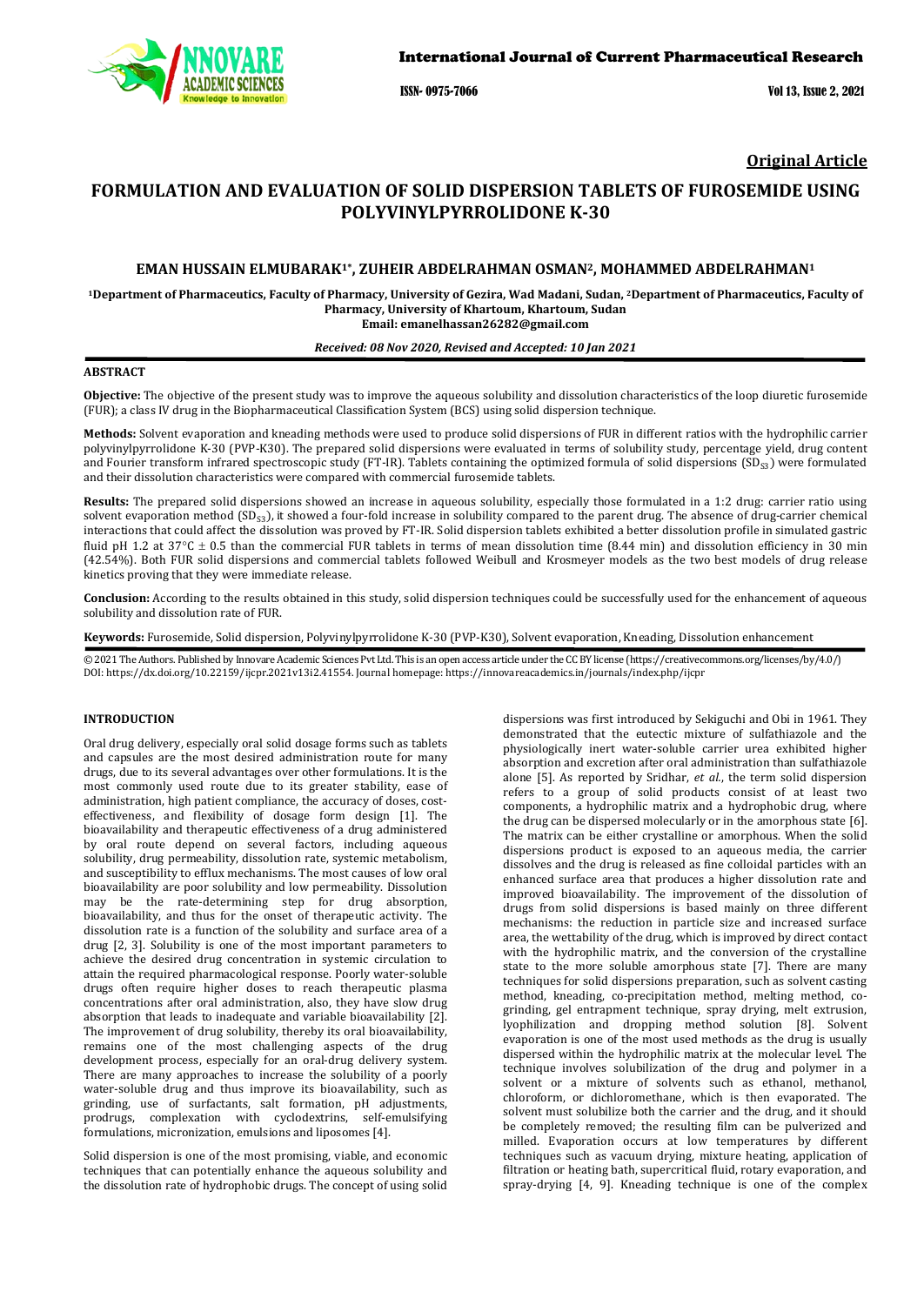formation-based techniques. It is based on the wetting of the carrier with water or hydro-alcoholic solution to form a paste. The drug is then added and kneaded for a specified period. The kneaded mixture is then dried and passed through a sieve if necessary. Kneading method is the most common and simple method used to prepare the inclusion complexes, it has a low cost of production in both laboratory and large scale [2].

The selection of the carrier influences the dissolution characteristics of the dispersed drug since the dissolution rate of one component from the surface is affected by the other component in the multiple component mixtures. Therefore, various hydrophilic carriers, such as polyethylene<br>glycols (PEGs), polyvinylpyrrolidone (PVP), hydroxypropyl glycols (PEGs), polyvinylpyrrolidone (PVP), hydroxypropyl methylcellulose (HPMC), gums, sugar, mannitol, and urea have been used for the improvement of dissolution characteristics and bioavailability of poorly aqueous soluble drugs [10].

Furosemide (FUR) is a potent loop diuretic used in the treatment of cardiac, renal, and hepatic failures and in the treatment of hypertension. Based on solubility, oral absorption, and permeability data, FUR is classified as class IV of the Biopharmaceutics Classification System (BCS). It has low solubility and low permeability due to the carboxyl and sulfonamide groups in the structure, with pKa of 3.8 and 9.6, respectively (fig. 1). The bioavailability problems, reported as a result of variable and erratic gastrointestinal absorption, are probably due to the low and pH-dependent solubility together with various existing polymorphic forms of FUR [11].

This study aims to improve the solubility and dissolution rate of FUR by preparing solid dispersion with PVP K-30 employing two preparation methods, solvent evaporation and kneading technique, also, it has an objective to evaluate the potential of solid dispersions for the development of FUR solid dispersion tablets.



**Fig. 1: Chemical structure of FUR**

# **MATERIALS AND METHODS**

Furosemide (FUR) was gifted kindly by Blue Nile Pharmaceutical Factory (Khartoum, Sudan). Polyvinyl pyrrolidone (PVP K-30) magnesium stearate, talc powder, and lactose monohydrate were obtained from Amipharma Laboratories Ltd. (Khartoum, Sudan). Microcrystalline cellulose 102 (MCC 102) and cross carmellose sodium were gifted kindly by Humavit Drugs international Co. Ltd. (Khartoum, Sudan). Absolute ethanol was obtained from Sd-Fine-Chem. Ltd. (India). Concentrated Hydrochloric acid (HCl 37%) was obtained from ATOM SCIENTIFIC® (UK). Methanol was purchased from LOBA CHEMIE Pvt. Ltd (Mumbai, India). Distilled water is used throughout the study and all other materials and chemicals were of analytical grade. Brand $@A$  and brand $@B$  containing furosemide  $40$ mg were obtained from the local drug market in Sudan.

# **Preparation of solid dispersions**

### **Solvent evaporation method**

FUR solid dispersions were prepared by a solvent evaporation method using PVP K-30 in different ratios (1:0.5, 1:1 and 1:2 of the drug: polymer). A minimal amount of methanol was used to dissolve the required amount of FUR and the carrier by continuous stirring with a magnetic stirrer (Stuart®, UK) for one hour at room temperature. The solvent was completely removed under reduced pressure using a rotary evaporator (SENCO Technology Co., Ltd, China) kept at 40 °C. The solid dispersions formed were further dried in an oven (Nuve®, Turkey) at 40° for 24 h. All the resulting solid dispersions were scraped, pulverized in a mortar and sieved through a 60-mesh sieve. Following that, all solid dispersions were stored in amber glass bottles and kept in the desiccator until further use [12].

#### **Kneading method**

A mixture of FUR and PVP-K30 (1:0.5, 1:1 and 1:2 by weight) was wetted using a small amount of water-ethanol solution (in 1:1 ratio) and kneaded thoroughly for 30 min in a glass mortar. The paste formed was dried for 24 h in an oven at 40 °C. Dried mass was pulverized and passed through sieve No. 60 and stored in amber glass bottles and kept in the desiccator until further use [13].

# **Evaluation of FUR solid dispersions**

## **Percentage of practical yield**

The percentage of practical yield is calculated to know about the efficiency of the solid dispersion preparation method, it helps in the selection of a suitable method of production. Solid dispersions of FUR were collected and weighed to determine practical yield from the following equation [14].

```
Practical Yield (\%) = \frac{\text{Practical mass (solid dispersion)}}{\text{Theoretical mass (Drug + carrier)}} \times 100
```
### **Drug content**

Solid dispersions containing an equivalent amount of 10 mg of FUR were weighed accurately and dissolved in 10 ml methanol. 2.5 ml of aliquots were withdrawn and diluted into 25 ml volumetric flask with distilled water. The sample was filtered through Whatman filter paper then 0.45 µm cellulose nitrate membrane filter, diluted and assayed for FUR spectrophotometrically by UV at 245 nm. Using methanol: distilled water as blank. The drug content was calculated from the calibration curve constructed at concentration range between 5 and 25µg/ml as follows:

```
% Drug content =\frac{Practional amount of solid dispersion}{Theoretical amount of solid dispersion} \times 100
```
# **Solubility study**

An excess amount of pure FUR and solid dispersions were added to 25 ml stopper conical flasks containing distilled water, completed to the mark separately and the samples were rotated for 24 h in shaking incubator (BioFree®, Japan) at 25° C. The mixtures were filtered through Whatman filter paper then 0.45μm cellulose nitrate membrane filter. The filtrates were suitably diluted with distilled water and analyzed spectrophotometrically at 245 nm using UV/VIS Spectrophotometer (model 7315 Jenway®, England) for detection of FUR. Measurement was carried out in triplicate and the average solubility was calculated [3].

### **Fourier transforms infrared (FT-IR) study**

FT-IR spectra of moisture-free powdered samples of FUR, PVP-K30, and solid dispersions were recorded using Shimadzu IR Tracer-100 (Kyoto®, Japan). Samples of 2-3 mg were mixed with about 400 mg of dried potassium bromide (KBr) then compressed into transparent disks utilizing a hydrostatic press at 6-8 tons pressure. The scanning range was from 500 to 4000 cm<sup>-1</sup> at a resolution of 4 cm<sup>-1</sup> [13].

### **Pre-compression evaluation**

Based on solubility performance, the formula with the highest solubility result was selected for the preparation of FUR solid dispersion tablets and the flow characteristics of the powder sample were evaluated to ensure the tableting ability.

# **The angle of repose**

The angle of repose is defined as the maximum angle possible between the surface of the pile of the powder and the horizontal plane. The angle of repose is designed by θ and given by the flowing equation:

Tan 
$$
\theta = h/r
$$
 or  $\theta = Tan^{-1(h/r)}$ 

*Where h is the height of the pile (cm) and r is the radius of the base of the pile (cm).*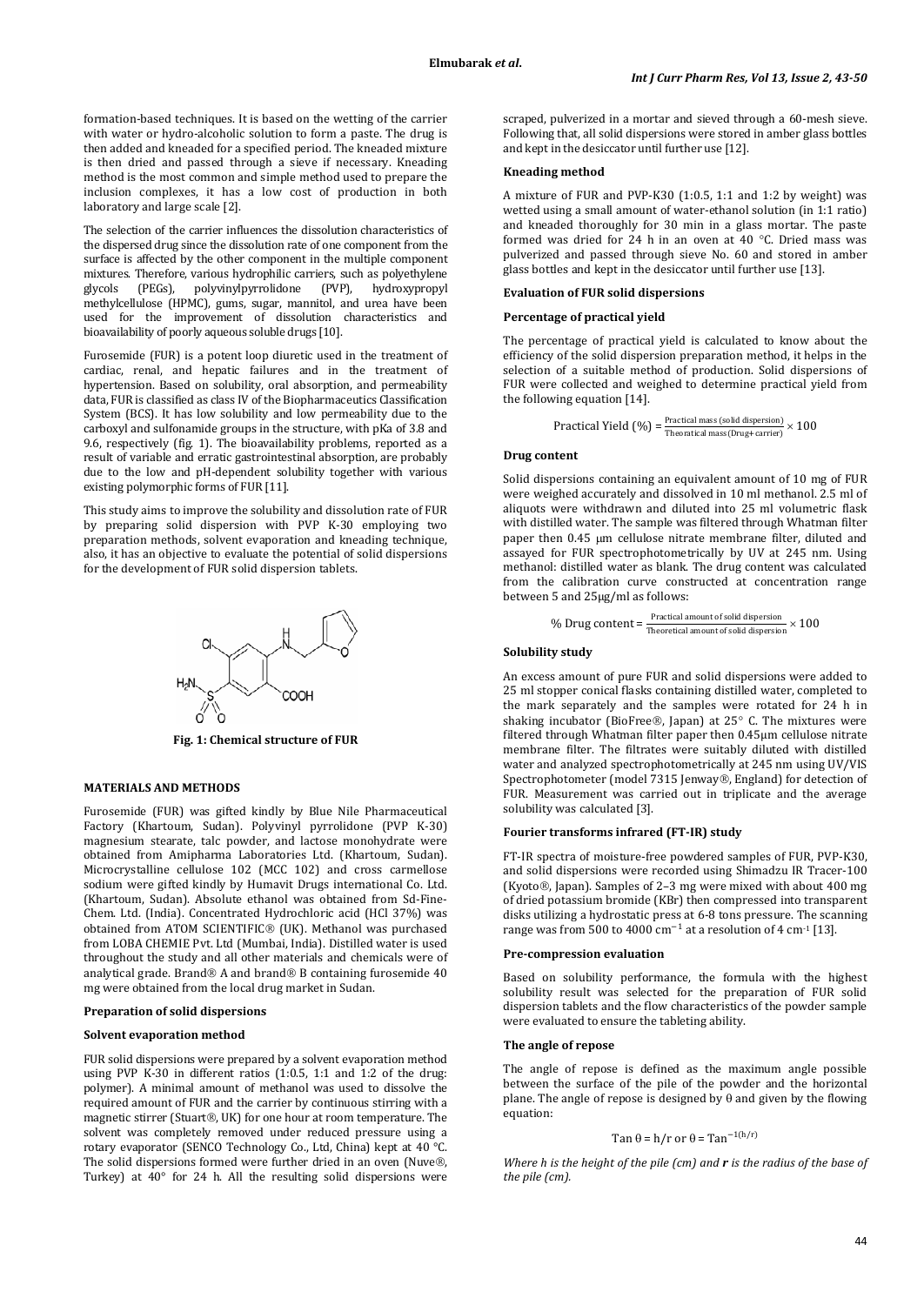The lower the angle of repose, the better is the flow properties, and generally angle of repose from 25 up to 35° results in excellent to good flow properties [15].

## **Compressibility index (Carr's Index)**

It is one of the measurements that indicate powder flow properties. It is expressed in percentage and given as,

Carr's index 
$$
(\%) = (Dt-Db)/Dt \times 100
$$

*Where Dt and Db are the tapped and bulk densities of the powder, respectively*. In general, Compressibility index values from 5 up to 15% indicate excellent to good flow properties [15].

## **Formulation of FUR solid dispersion tablets**

Tablets containing solid dispersions equivalent to 40 mg of FUR were prepared by direct compression method using different formulation excipients such as microcrystalline cellulose (MCC102) as binder, crosscarmellose sodium as a disintegrant, magnesium stearate  $(0.5\% \text{ w/w})$  as a lubricant, talc  $(1.5\% \text{ w/w})$  as a glidant and lactose monohydrate as a filler to adjust the weight of the tablets into 220 mg. All the ingredients required were weighed individually and screened through a 60-mesh sieve before mixing to ensure uniform particle size distribution. The blend was compressed on a single tableting press machine (Erweka®, Germany) equipped with an 8 mm round flat punch set. Tablets were stored in an airtight container for further studies.

### **Post compression evaluation of FUR solid dispersion tablets**

# **Tablet thickness**

The thickness of tablets was determined using Vernier caliper tester. (AEROSPACE®, China). Ten individual tablets were selected randomly and used; the average values were calculated. The thickness of a tablet should be controlled within±5% variation of a standard value depending on the size of the tablet [16].

# **Weight variation test**

Weight variation was measured on twenty randomly selected tablets using an electronic analytical balance (KERN®, Germany), the tablets were weighed individually and then collectively, the average weight of the tablets and percentage of weight variation were calculated. The USP limit for % deviation is 7.5 % for uncoated tablets weighing 130- 324 mg, and not more than two of the individual weights of tablets should deviate from the average weight [17].

## **Tablet hardness**

The hardness of tablets was tested on ten randomly selected tablets using a hardness tester (Guoming®, China). The force required to break the tablet was measured in  $Kg/cm^2$  and an average value was calculated [16].

## **Tablet friability**

Friability % was determined using twenty tablets selected randomly from the batch. Tablets were weighed (W1) and placed into the plastic drum of a stabilator (Guoming®, China) rotated at 25 rpm for 4 min. The excess dust was removed from the tablets and they were reweighted (W2) for calculation of friability (%) [16]. The friability value of the tablets less than 1% is considered acceptable for most pharmaceutical tablets according to USP.

$$
Friability\% = (W1-W2)/W1 \times 100
$$

#### **Drug content determination**

For this test, ten tablets were selected randomly and powdered in a mortar. The amount of powder equivalent to 10 mg of FUR was dissolved in 25 ml methanol by sonication for 15 min and filtered through Whatman filter paper, then 0.45μm cellulose nitrate membrane filter. Suitable dilutions were made, and the drug content was analyzed spectrophotometrically at 245 nm using a UV-VIS spectrophotometer (model 7315 Jenway®, England). Each measurement was carried out in triplicate and the average drug content was calculated [17].

# **Disintegration time**

A disintegration test was conducted *in vitro* using a Digital tablet disintegration test apparatus (SCIENTIFIC®, India). It consists of a basket-rack assembly containing six open-ended transparent tubes of USP-specified dimensions, held vertically upon a 10-mesh stainless steel wire screen. To test for disintegration time, one tablet was placed in each tube of the disintegration apparatus and the basket rack was positioned in 0.1 N HCl pH 1.2 at  $37\pm2$  °C. A standard motor-driven device was used to move the basket assembly containing the tablets up and down, the device was operated until all tablets were disintegrated, and all particles were passed through the 10-mesh screen in the time specified. 15 min is considered the disintegration time for most normal release tablets [17]

### *In vitro* **dissolution study**

*In vitro* dissolution study of FUR solid dispersion tablets and two commercially available brands of FUR in Sudan (brand A and B) was performed in a paddle-type dissolution apparatus USP II RC-6 Dissolution tester (Gouming®, China) equilibrated at 37±0.5°C and 100 rpm speed. The dissolution study was carried out in triplicate for one hour in 900 ml of Simulated Gastric Fluid (SGF, pH 1.2). Dissolution samples (10 ml) were collected at 5, 10, 15, 20, 30, 45, and 60 min and replaced with an equal volume of SGF solution to maintain the volume constant. The sample solution was filtered and analyzed by a UV/VIS spectrophotometer (model 7315 Jenway®, England) at 245 nm [18].

# **Dissolution profile comparison between formulated solid dispersion tablets and two marketed brands of FUR**

## **Model-independent approach**

The dissolution profiles of the optimized FUR solid dispersions, brand A® and brand B® tablets were compared using three modelindependent parameters  $%DE_{30}$  (Dissolution Efficiency at 30 min), similarity factor  $(f_2)$  and mean dissolution time (MDT).

# **Dissolution efficiency at 30 min. (%DE30)**

For each sample, the percentage dissolution fiefency at 30 min. was calculated as the percentage ratio of the area under the dissolution curve up to 30 min. to that of the area of the rectangle described by 100% dissolution at the same time point. Dissolution efficiency (%DE) can be calculated from the following equation [19]:

$$
\%DE = \frac{\int_{t1}^{t2} y. dt}{y100(t_2 - t_1)} \times 100
$$

Where y is the percentage of the dissolved product. %DE is then the area under the dissolution curve between time points  $t_1$  and  $t_2$ expressed as a percentage of the curve at maximum dissolution y100 over the same time. In the current study  $t_1 = 0$  and  $t_2 = 30$  min.

#### **Similarity factor ()**

The similarity factor  $(f_2)$  is one of the fit factors that had been developed by Moore and Flanner in 1996. It contrasts the similarity between FUR dissolved per unit time of a test with that of a reference formulation.  $f_2$  can be defined from the following equation [20]:

$$
f_2 = 50 \log \left[ 1 + \left( \frac{1}{n} \right) \sum_{t=1}^n W_t (R_t - T_t)^2 \right]^{-0.5} \times 10
$$

Where n is the number of withdrawal points,  $R_t$  is the percentage dissolved of reference at the time point t,  $T_t$  is the percentage dissolved of the test at the time point  $t$ , and  $W_t$  is optional weight at time t. A value of 100% for the similarity factor  $(f_2)$  suggests that test and reference profiles are identical. Values between 50 and 100 indicate that the dissolution profiles are similar, while lower  $f<sub>2</sub>$ values imply an increase in dissimilarity between release profiles.

### **Mean dissolution time (MDT)**

MDT reflects the time for the drug to dissolve and is the first statistical moment for the cumulative dissolution process that provides an accurate drug release rate. A higher MDT value indicates a greater drug retarding ability. To understand the extent of improvement in dissolution rate of FUR from its solid dispersion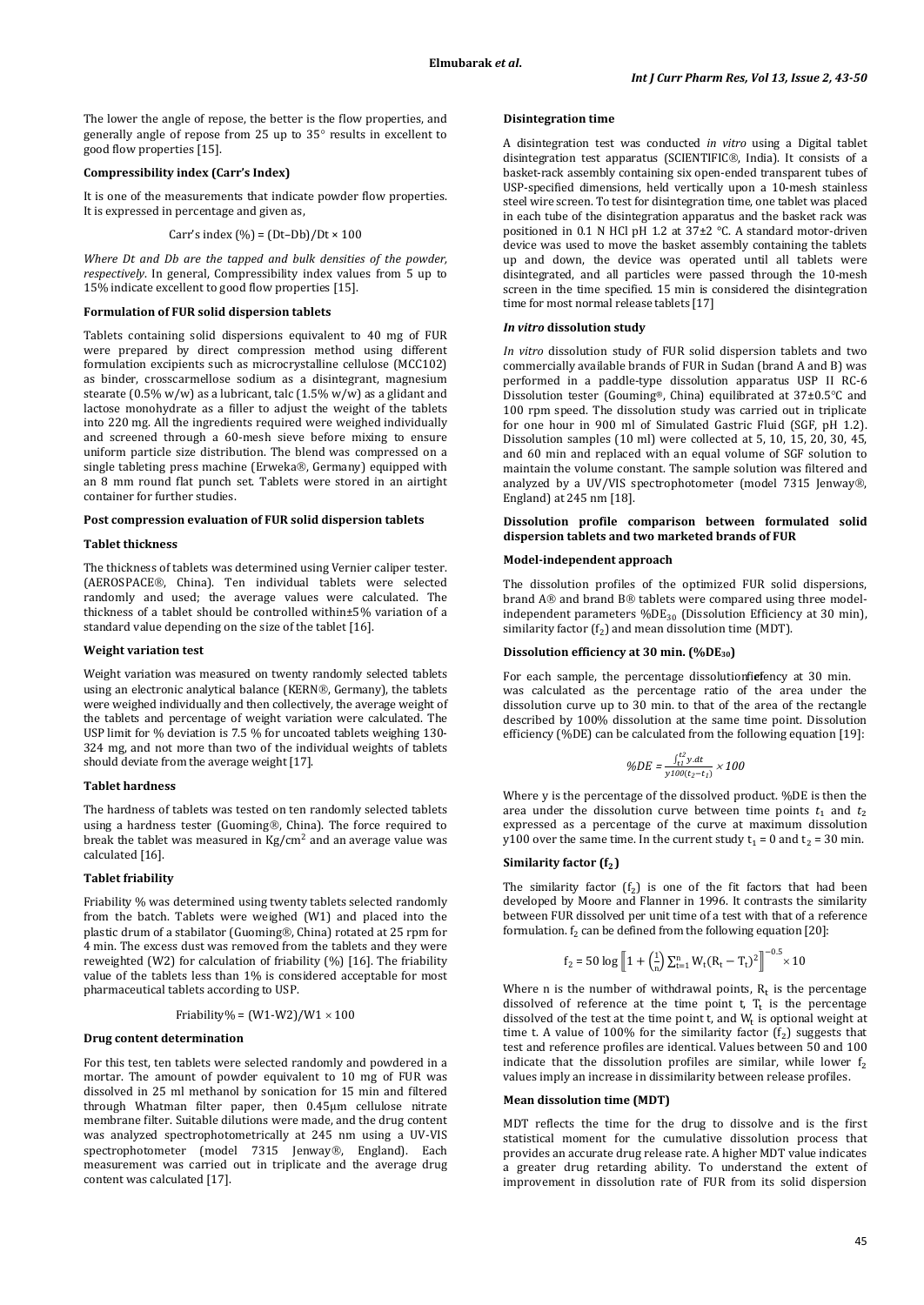with PVP-K30, the obtained dissolution data of all samples were fitted into the following equation,

$$
MDT_{invitro} = \frac{\sum_{i=1}^{n} tmid \times \Delta M}{\sum_{i=1}^{n} \Delta M}
$$

*Where i is the dissolution sample number, n is the number of dissolution times,*  $t_{mid}$  *is a time at the midpoint between times ti and ti-1, and ΔM is the amount of furosemide in* µ*g dissolved between times ti and ti-1* [21].

# **Model-dependent approach**

To clarify the mechanism of release kinetics of FUR from the hydrophilic carrier PVP-K30, *in vitro* release data were fitted to various mathematical kinetic models as shown in table (1) using a software program called DDSolver which compare different dissolution profiles using model-dependent approaches [22].

**Table 1: Mathematical release kinetic models**

| Model            | <b>Equation</b>                                             |
|------------------|-------------------------------------------------------------|
| Zero-order       | $Q_t = Q_0 + K_0 t$                                         |
| First-order      | Kt<br>Log $Q_t = \log Q_0$ -<br>20303                       |
| Higuchi          | $Q = KH. t^{1/2}$                                           |
| Hixon-Crowell    | $\sqrt[3]{W0} - \sqrt[3]{Wt} = Kt$                          |
| Krosmeyer-Peppas | $M_t/M_\infty = kKPt^n$                                     |
| Weibull          | $F = Fmax \times \{1-Exp[-((t-T_i) \wedge \beta)/\alpha]\}$ |
|                  |                                                             |

Where  $O_0$  represents the initial amount of the drug in the solution,  $Q_t$  represents the amount of the drug released at time t,  $(K_0, K, KH,$ and  $kKP$ ) represent release rate constants for each model,  $W_0$ represents the initial amount of the drug in the pharmaceutical dosage form,  $W_t$  represents the amount of the drug remains in the pharmaceutical dosage form at time t,  $M_t$  is the fraction of drug released at time t and  $M_{\infty}$  is the fraction of drug released at time  $\infty$ , n is the release exponent that describes the drug release operating mechanism and the diffusion pattern if  $n \leq 0.45$  corresponds to

Fickian diffusion mechanisms.  $0.45 < n < 0.89$  to anomalous non-Fickian transport,  $n = 0.089$  to case ii transport and  $n > 0.89$  to super case ii transport. F is the fraction of the drug released at time t,  $\alpha$  is a scale parameter which defines the time scale of the process, β is the shape parameter which characterizes the curve as either exponential ( $\beta$  = 1) case1, sigmoid, s-shaped with upward curvature followed by a turning point  $(\beta > 1)$  case2, or parabolic with a higher initial slope and after that consistent with the exponential  $(β < 1)$  case 3. T<sup>i</sup> is the location parameter that represents the lag time before the onset of the dissolution or release process.  $F_{\text{max}}$  is the maximum fraction of the drug released at infinite time.

#### **RESULTS**

### **Preparation of solid dispersions**

Solid dispersions of FUR were prepared by solvent evaporation and kneading methods using PVP-K30 as a drug carrier. In the present work, six formulations were prepared and coded, their complete composition is shown in table (2)**.** All solid dispersions prepared were found to be fine yellowish powder.

| Table 2: Formulations of FUR solid dispersion |  |  |
|-----------------------------------------------|--|--|
|-----------------------------------------------|--|--|

| Preparation<br>method | <b>Batch code</b> | Drug/carrier ratio |  |
|-----------------------|-------------------|--------------------|--|
|                       | SD <sub>51</sub>  | 1:0.5              |  |
| Solvent evaporation   | $SD_{52}$         | 1:1                |  |
|                       | SD <sub>s3</sub>  | 1:2                |  |
|                       | $SD_{K1}$         | 1:0.5              |  |
| Kneading method       | $SD_{K2}$         | 1:1                |  |
|                       | SD <sub>K2</sub>  | 1:2                |  |

# **Evaluation of FUR solid dispersion**

The results of the percentage practical yield, drug content, and solubility study of all solid dispersions prepared by solvent evaporation, and kneading technique, are concluded in table (3)**.**

**Table 3: Practical yield by weight, drug content and solubility of solid dispersion formulations**

| <b>Batch code</b> | Practical yield (%) | Drug content $(\%)$ | Solubility (mg/ml) |  |
|-------------------|---------------------|---------------------|--------------------|--|
| Pure FUR          |                     |                     | $0.0699 \pm 0.001$ |  |
| $SD_{S1}$         | 95.2                | $97.67 + 0.005$     | $0.1101 + 0.002$   |  |
| $SD_{S2}$         | 77.6                | $99.63 + 0.271$     | $0.1271 + 0.051$   |  |
| $SD_{S3}$         | 85.5                | $98.13 \pm 0.007$   | $0.2746 \pm 0.002$ |  |
| $SD_{K1}$         | 54.9                | $96.63 \pm 0.005$   | $0.1041 \pm 0.002$ |  |
| $SD_{K2}$         | 75.7                | $98.50 \pm 0.270$   | $0.1169 + 0.001$   |  |
| $SD_{K3}$         | 79.4                | $98.60 + 0.002$     | $0.1522 + 0.001$   |  |

### **Percentage of practical yield by weight**

The practical yield of all samples was found to be in the range of 54.9–95.2 %. The maximum yield was found 95.2 % in  $SD_{S1}$  formulation, which was prepared with a 1:0.5 drug: carrier ratio by the solvent evaporation method.

# **Drug content**

The drug content of the prepared solid dispersions was in the range of 96.63–99.63 %, indicating the application of the present methods for the preparation of solid dispersions with high content uniformity. The maximum % drug content was found 99.63 % in  $SD<sub>S2</sub>$  formulation.

### **Evaluation of solubility**

All solid dispersions of FUR with PVP-K30 showed an enhanced aqueous drug solubility over pure FUR. The aqueous solubility of FUR at 25 °C is 0.0699 mg/ml. For comparison, the highest FUR solubility was achieved with solid dispersions prepared by the solvent evaporation method. Among all solid dispersion's formulations,  $SD_{S3}$ (1:2 ratio prepared by solvent evaporation method) showed the

highest solubility results; 0.2746 mg/ml resulted in a nearly four-fold increase in the aqueous solubility compared with that of pure FUR. This formula was selected as an optimized formula for the preparation of FUR solid dispersions tablets.

# **Fourier transforms infrared (FT-IR) study**

The FT-IR spectra of pure FUR, as well as PVP-K30 and solid dispersions, are presented in fig. (2). The spectrum of pure FUR (A) showed four absorption peaks at 3398, 3352, 3286 (due to stretching vibration) and  $1670 \text{ cm}^{-1}$  (due to bending vibration) which are related to the amino group, as well as 1561 and 1322  $cm^{-1}$  which belong to the asymmetric stretching vibration of the carboxyl and sulphonyl groups, respectively. The spectrum of PVP (B) showed important bands at 2954 cm<sup>−</sup><sup>1</sup> due to C-H stretching and 1670 cm<sup>−</sup><sup>1</sup> due to C=0. In the spectra of  $SD_{53}$  (C) and  $SD_{K3}$  (D), the characteristic peaks of PVP-K30 were present at the same position, whereas peaks due to FUR were absent in SD<sub>S3</sub> spectra (C) indicating trapping of FUR inside PVP matrix. Lack of any new peaks in the solid dispersions and also no differences in the positions of the absorption bands indicate the absence of significant interactions between FUR and PVP-K30 during solid dispersions preparation and storage.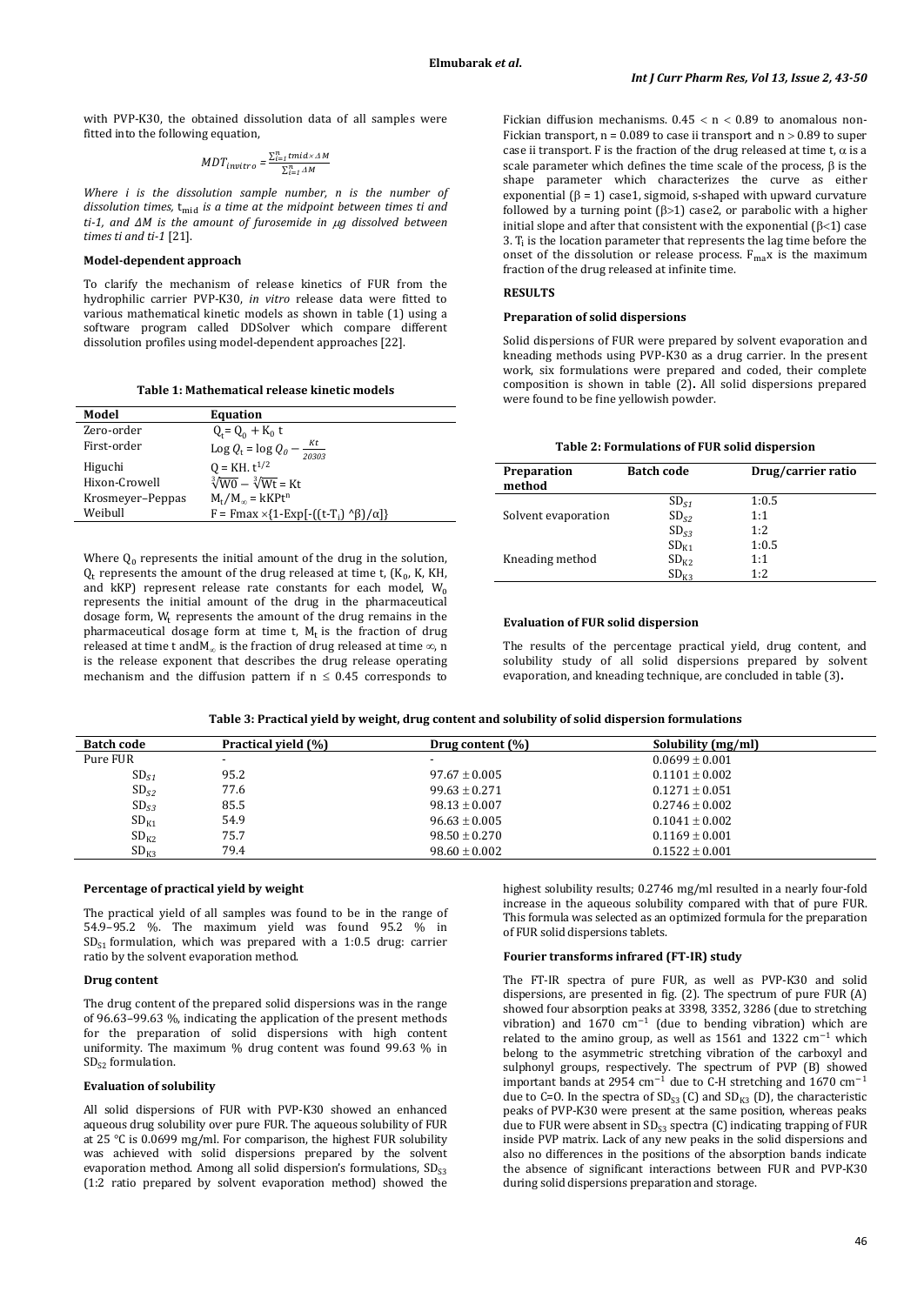

**Fig. 2: FT-IR Spectra of (A) = Pure FUR, (B) = PVP-K30, (C) =**  $SD_{S3}$  **and (D) =**  $SD_{K3}$ 

### **Pre-compression evaluation**

Compressibility index (Carr's Index) and the angle of repose of the  $SD_{S3}$  sample were 16.3% and 32.27°, respectively. These values indicate good compressibility and flow properties making this sample suitable for tableting.

### **Post compression evaluation of FUR solid dispersion tablets**

## **Physical characterization**

Tablets prepared from the optimized formula of furosemide solid dispersions  $(SD_{S3})$  experienced good visual general appearance with normal size, smooth texture, and normal thickness and diameter; they were round yellowish colored tablets with flat and smooth surfaces. The average weight was 216.2 mg  $\pm$  1.67 with a very low percentage deviation (0.571%). The hardness of the tablets was in the normal range (4.36-5.87 kg/cm<sup>2</sup>) with a mean value of  $5.171$ kg/cm<sup>2</sup>  $\pm$  0.3848. Besides, the friability was 0.842% (less than 1%). The disintegration time was less than 15 min and, the drug content was  $100.44\% \pm 4.14$  indicating that the values obtained complied with the USP Pharmacopeial limits.

#### *In vitro* **dissolution studies**

Dissolution studies were carried out for  $(SD_{S3})$  tablets and two commercially available brands of FUR in Sudan (brand A and B) according to USP specifications for dissolution. It's recommended that the percentage of API released in 30 min from immediaterelease tablets using SGF pH 1.2 must be not less than 70%. Dissolution profiles of FUR from  $SD_{S3}$ , brand A and brand B tablets over one hour in SGF pH 1.2 are shown in fig. (3). Mean percentage amount of FUR dissolved from  $(SD_{S3})$  tablets was 78.03% within 30 min, while the amount dissolved from brand A and brand B were 40.45% and 33.4%, respectively, that means the percent of dissolution of FUR solid dispersions tablets was accepted and its high percentage release highlights the significance of solid dispersions as a technique for improving the dissolution characteristics of poorly soluble drug FUR. It can be observed that

the dissolution rate of pure FUR was low in both brands because 46.65% and 40.34% of the drug was being dissolved within one hour from Brand A and Brand B, respectively. Double increase in the dissolution rate was found with  $SD<sub>S3</sub>$ tablets, concerning the commercial formulations as 82.24% was being dissolved over one hour.

# **Dissolution profile comparison between formulated solid dispersion tablets and two marketed brands of FUR**

### Model-independent approach

A comparison between the dissolution profiles of FUR from the optimized formula SDS3 and brands (A and B) was made by modelindependent approaches; dissolution efficiency in 30 min (%DE30 min), similarity factor (f2) and mean dissolution time (MT). The calculated values of these parameters are presented in table (4). From this table, it is evident that SDS3 tablets showed good dissolution efficiency when compared with the two brands. The values of %DE30 min for brand A (38.59%) and brand B (38.46%) were increased in SDS3 tablets (42.54%). MDT of FUR in SDS3 tablets was lower (8.44 min) than those of brand A and brand B (13.87 min and 14.93 min, respectively).

Fit factor, namely; similarity factor (f2) has been accepted by FDA Centre for Drug Evaluation and Research (CDER) (Food and Drug Administration, 1997) as a rating criterion of similarity and difference between two in vitro dissolution profiles. According to the FDA,  $f2$  values greater than 50 should ensure equivalence between the dissolution curves [23].

Fit factor, namely; similarity factor  $(f_2)$  has been accepted by FDA Centre for Drug Evaluation and Research (CDER) (Food and Drug Administration, 1997) as a rating criterion of similarity and difference between two in vitro dissolution profiles. According to the FDA,  $f_2$  values greater than 50 should ensure equivalence between the dissolution curves [23]. According to this guideline, the release profile curves of FUR corresponding to the optimized formula and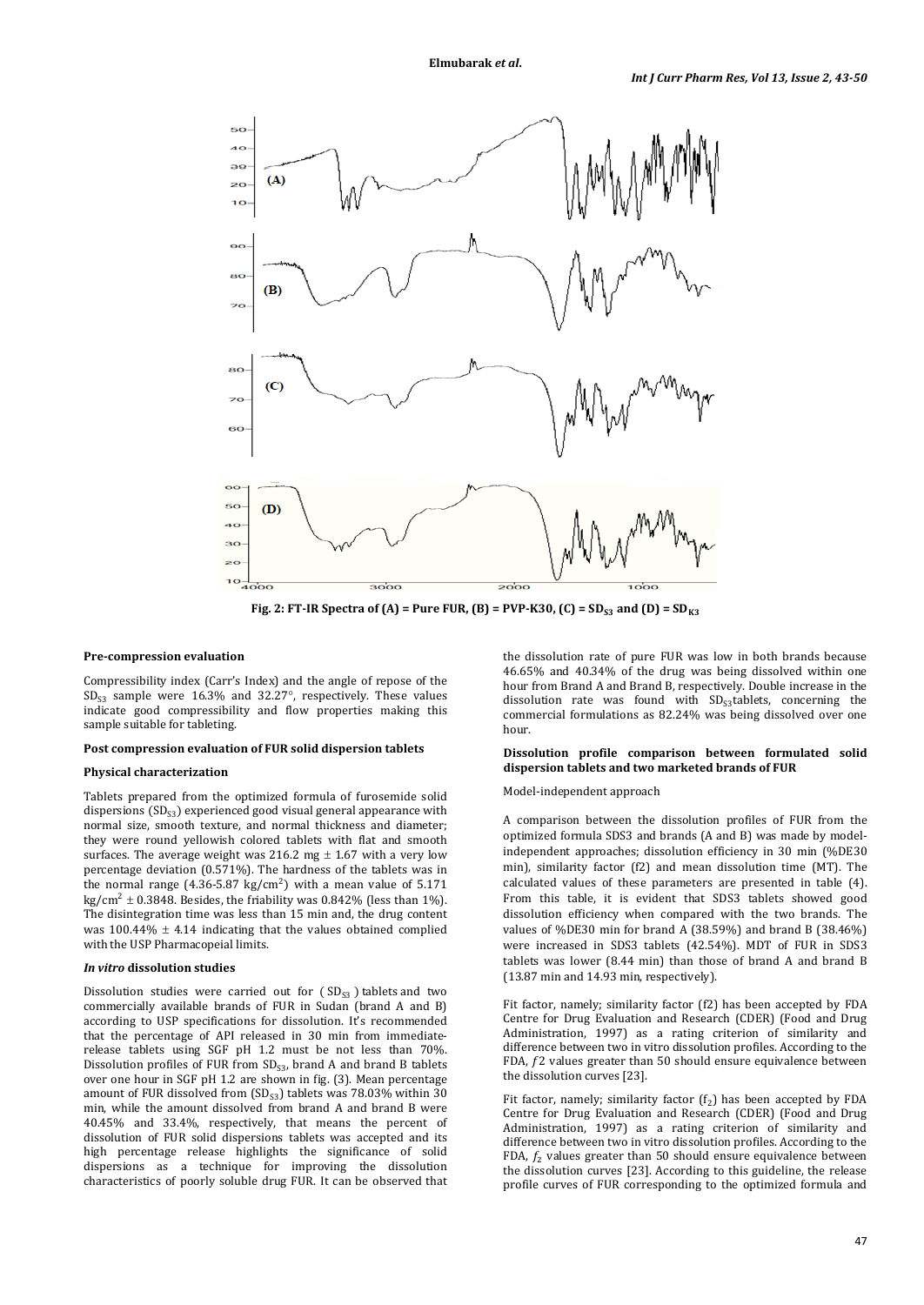brands were dissimilar since  $f_2$  values for the comparison were less than 50 (22.11 and 20.55 for brand A and brand B, respectively). The dissolution profile of  $SD_{53}$  tablets were better in terms of %DE

and MDT than the dissolution profiles of the reference brands of FUR. Also, fit factor results showed dissimilarity between the dissolution profiles with superiority to  $SD_{53}$  tablets.



Fig. 3: Dissolution profiles of (SD<sub>S3</sub>), brand A and brand B tablets in SGF pH 1.2

| Table 4: Parameters of the dissolution profiles comparison using model-independent approaches |  |  |  |
|-----------------------------------------------------------------------------------------------|--|--|--|
|-----------------------------------------------------------------------------------------------|--|--|--|

| Code               | $\frac{9}{0}$ DE <sub>30min</sub> | MDT (min) |               |
|--------------------|-----------------------------------|-----------|---------------|
| SD <sub>S3</sub>   | 42.54                             | 8.44      |               |
| Brand $A^{\circ}$  | 38.59                             | 13.87     | 2211<br>44.11 |
| Brand $B^{\infty}$ | 38.46                             | 14.93     | 20.55         |

### **Model-dependent approach**

The dissolution profiles corresponding to  $SD_{S3}$  tablets and the two reference brands were evaluated bijtting the experimental data to zero-order, first -order, Hixson-Crowell, Higuchi, Krosmeyer-Peppas, and Weibull models. The values of the kinetic parameters; adjusted correlation coefficient  $(R^2 \text{ adj})$ , Akaike information criteria (AIC), and model selection criteria (MSC) obtained are shown in table (5). The result showed that the Weibull model had the best fit; as it had the highest  $R^2$  adj values, highest (MSC) and lowest (AIC) in all samples of FUR tablets followed by Krosmeyer-Peppas model.

**Table 5: Values of the kinetic parameters obtained from the models applied to FUR dissolution profiles curve**

| Code                  | <b>Statistics</b> | Zero-order | First-order | Higuchi | <b>Hixon crowell</b> | Krosmeyer peppas | Weibull |
|-----------------------|-------------------|------------|-------------|---------|----------------------|------------------|---------|
|                       | $R^2$ adj         | 0.4118     | 0.8252      | 0.6830  | 0.7270               | 0.9726           | 0.995   |
| $SD_{S3}$             | AIC               | 73.4       | 56.7        | 61.4    | 60.3                 | 42.6             | 28.2    |
|                       | MSC               | 0.5940     | 1.4960      | 0.9016  | 1.0494               | 3.253            | 5.0567  |
|                       | $R^2$ adj         | 0.3445     | 0.6420      | 0.9210  | 0.5546               | 0.9612           | 0.9997  |
| Brand $A^{\circledR}$ | AIC               | 58.3       | 53.4        | 40.9    | 55.2                 | 36.5             | $-1.87$ |
|                       | MSC               | 0.1989     | 0.8173      | 2.3740  | 0.5935               | 2.9311           | 7.7245  |
|                       | $R^2$ adj         | 0.3411     | 0.5853      | 0.9424  | 0.5112               | 0.9907           | 0.9984  |
| Brand $B^{\otimes}$   | AIC               | 55.3       | 51.5        | 34.9    | 52.8                 | 21.7             | 6.77    |
|                       | MSC               | 0.1845     | 0.6545      | 2.7313  | 0.4874               | 4.3750           | 6.2466  |

Table 6 presents the values of the best-fit parameters of the Krosmeyer-Peppas and Weibull model. The values of release exponent (n) extracted from the equations proposed by the Krosmeyer-Peppas model was <0.45 for all samples, it suggested that FUR release is governed by Fickian diffusion; also the values found for release rate constant kKP demonstrate that FUR was

released more rapidly from PVP matrix (kKP was 37.8 in solid dispersions tablets). Values of shape parameter β extracted from the equation proposed by the Weibull model were less than 1 in all samples, which indicates that the shape of the curves was parabolic, displaying a high initial slope and a consistent exponential character.

**Table 6: Best fit values for the parameters of krosmeyer-peppas and weibull models**

| Model            | Parameter | SD <sub>s</sub><br>$\sim$ $\sim$ $\sim$ $\sim$ | Brand A <sup>®</sup> | Brand B <sup>®</sup> |
|------------------|-----------|------------------------------------------------|----------------------|----------------------|
| Krosmeyer-Peppas |           | 0.203                                          | 0.050<br>U.373       | 0.338                |
|                  | kKP       | 27C<br><b>J</b> / .0                           | 10.9                 | 10.3                 |
| Weibull          |           | 0.744                                          | 0.609                | 0.469                |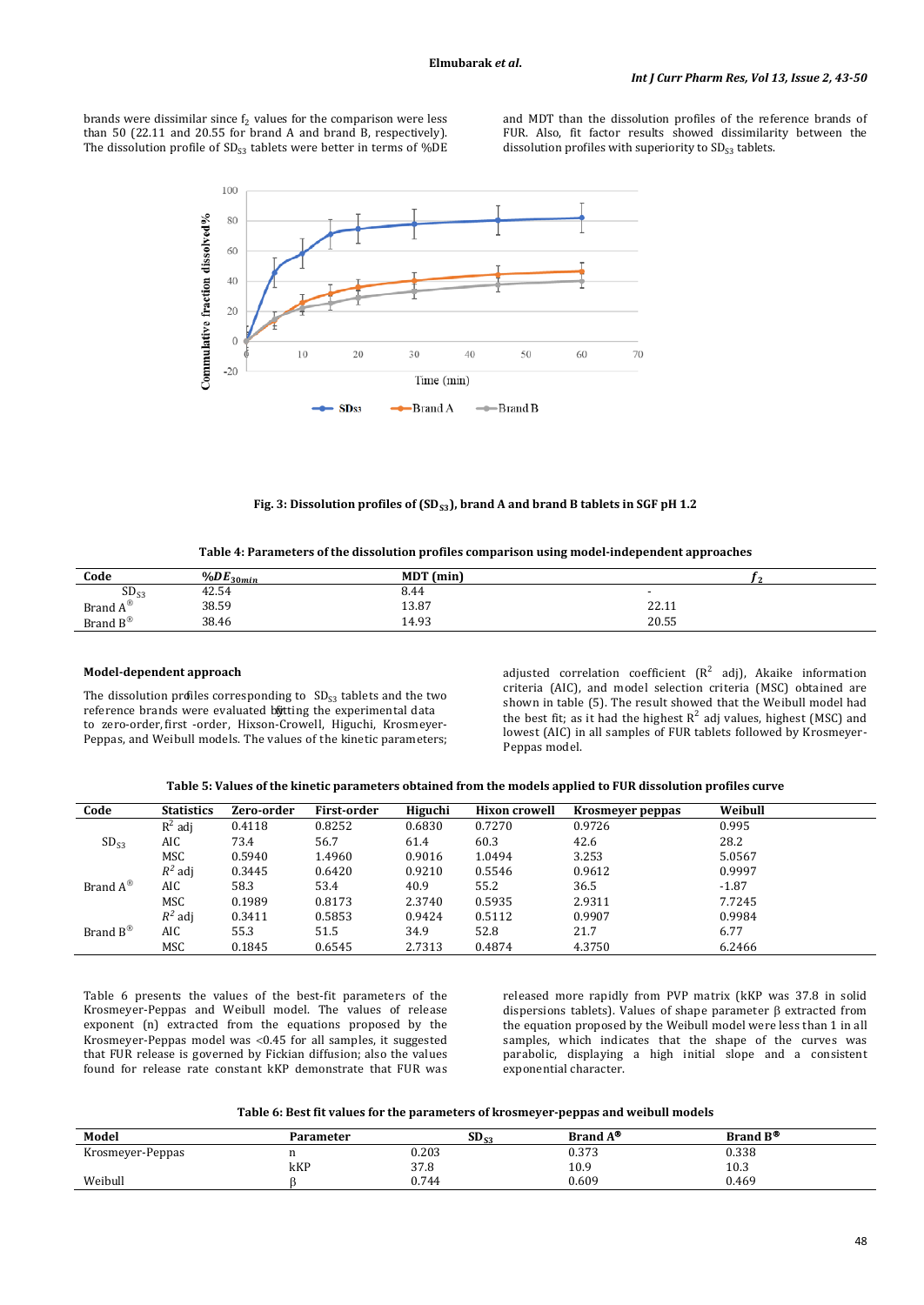## **DISCUSSION**

The rationale of this work was to improve the solubility and dissolution rate of FUR by preparing solid dispersion using the hydrophilic polymer PVP-K30 as a drug carrier employing two preparation methods, solvent evaporation and kneading technique. Solubility enhancement was observed in all solid dispersion formulae compared to pure FUR. Mechanisms for solubility enhancement by solid dispersion include particle size reduction, an increase of surface area, increase in wettability and porosity of the drug due to direct contact with hydrophilic carrier [24]. The most soluble FUR was achieved with solid dispersions prepared by the solvent evaporation method. This may be because the solvent evaporation method results in more uniform molecular dispersions of the drug in the hydrophilic carrier matrix as compared with the kneading technique [3].

It can be noticed that; with increasing the drug: carrier ratio the solubility increased to a great extent due to the enhanced wettability of particles dispersed in the hydrophilic carrier. Our findings in this study are in agreement with the study results of Meenakshi and Khan; they found that solid dispersions of FUR with PVP-K30 prepared by solvent evaporation method in 1:4 drug: carrier ratio enhanced the solubility to a greater extent compared with pure FUR [25]. Soni *et al.* evaluated the aqueous solubility of FUR solid dispersions prepared by the solvent evaporation method with PEG and PVP-K30, solid dispersions with PVP-K30 in 1:2 ratio showed a 4.5-fold increase in aqueous solubility of FUR compared with pure FUR [12]. Solubility study of FUR solid dispersions with PEG and PVP-K30 prepared by fusion and solvent evaporation method indicated that increasing the concentration of the carrier will enhance the aqueous solubility of the poorly soluble drug; this finding is reported by Patel *et al.*, they found that the solubility of FUR-PVP K30 solid dispersions in a ratio of 1:10 was enhanced by 23-fold compared with poorly soluble FUR [21].

According to solubility performance, solid dispersion prepared by the solvent evaporation method in a ratio of 1:2 FUR: PVP was selected for tablets preparation and evaluation. Dissolution studies for the formulated tablets were carried out according to USP specifications using SGF pH 1.2 and compared with a marketed brand of FUR. Release of FUR from tablets containing  $SD_{53}$  was faster and greater compared with conventional tablets containing FUR. This confirmed the advantages of improved aqueous solubility of FUR in its solid dispersions form, which can be formulated as tablets with better dissolution characteristics. This finding is in accordance with the study carried out by Chaulang *et al.*, who found that tablets prepared from solid dispersions of FUR-Cross PVP exhibited better dissolution profile than commercial tablets [26]. Also, immediaterelease tablets of FUR–PVP solid dispersions have been formulated and evaluated by Akbuga *et al.*, solid dispersions system was prepared by the co-precipitation method and the ratio of FUR: PVP was 1:6. The results were compared with similar tablets prepared by physical mixture, showed significant enhancement in dissolution profile of solid dispersions tablets and the drug release from these tablets was 17 times greater than that from tablets prepared from physical mixture [27].

Enhancement of the dissolution rate in tablets containing solid dispersions system with PVP-K30 can be explained by many factors, including; particle size reduction during solid dispersions process, the lower surface tension effect of the carrier PVP [13, 28], the improved drug wetting in the dissolution medium [21] local solubilization in the diffusion layer and consequently larger surface area resulting in increased dissolution rate [18, 29].

Regarding the kinetics of drug release, the Weibull model provided the best adjustment curve for both the formulated solid dispersion tablets and the reference brands, with the higher adjusted correlation coeficients ( $R^2$  adj) and smallest AIC values. Better dissolution efficiency and less mean dissolution time for the formulated solid dispersion tablets, when compared to the marketed brand of FUR, highlighted the significance of solid dispersion technique in the enhancement of the dissolution behavior of FUR.

# **CONCLUSION**

This study showed that solid dispersions of FUR with PVP-K30 in different ratios successfully enhanced the aqueous solubility and dissolution rate of FUR. Solid dispersions prepared by the solvent evaporation method showed more improvement in the solubility than those prepared by the kneading technique, and out of the six prepared formulations  $SD_{53}$  (1:2 drug: carrier ratio prepared by solvent evaporation method) showed a four-fold increase in the aqueous solubility when compared with pure FUR. Characterization studies by FT-IR showed that no chemical interaction was encountered between FUR and the carrier. Tablets with satisfactory properties were formulated from the optimized formula of FUR-PVP solid dispersions and all formulated tablets complied with all quality control tests. Comparison of the *in vitro* dissolution profiles of FUR solid dispersions tablets with two commercially available brands of FUR in the local markets showed that the dissolution rate of FUR can be enhanced to a great extent by solid dispersions technique; twice increase in the dissolution rate was found with  $SD_{S3}$  tablets. Hence FUR-PVP K30 binary mixture could be considered for the formulation of immediate-release tablets of FUR to enhance the dissolution characteristics of the poorly soluble drug upon optimizing drug: carrier ratio that will give the maximum dissolution enhancement without affecting the drug release. *In vivo* pharmacokinetics study should also be considered.

### **ACKNOWLEDGEMENT**

The authors are thankful to the Department of Pharmaceutics, Faculty of Pharmacy, University of Gezira for supporting this research work by providing the facilities and requirements of the research.

# **FUNDING**

Nil

### **AUTHORS CONTRIBUTIONS**

All the authors have contributed equally.

# **CONFLICTS OF INTERESTS**

Declared none

#### **REFERENCES**

- 1. Fridgeirsdottir G, Harris R, Fischer P, Roberts C. Support tools in formulation development for poorly soluble drugs. J Pharm Sci 2016;105:2260-9.
- 2. Savjani K, Gajjar A, Savjani J. Drug solubility: importance and enhancement techniques. ISRN Pharm 2012;2012:1-10.
- 3. Yadav B, Tanwar Y. Development, characterization and *in vitro* evaluation of flurbiprofen solid dispersions using polyethylene glycols as carrier. J Appl Pharm 2016;6:60-6.
- 4. Frizon F, Josimar de Oliveira E, Maria D, Lina M, Maldonado M. rate enhancement of loratadine polyvinylpyrrolidone K-30 solid dispersions by solvent methods. Powder Technol 2013;235:532-9.
- Sekiguchi K, Obi N. Studies on the absorption of the eutectic mixture. I. a comparison of the behavior of a eutectic mixture of sulfathiazole and that of ordinary sulfathiazole in man. Chem Pharm Bull 1961;9:866-72.
- 6. Sridhar I, Doshi A, Joshi B, Wankhede V, Doshi J. Solid dispersions an approach to enhance solubility of poorly watersoluble drug. J Sci Innovative Res 2013;2:685-94.
- 7. Liu Y, Wang T, Ding W, Dong C, Wang X, Chen J, *et al*. Dissolution and oral bioavailability enhancement of praziquantel by solid dispersions. Drug Delivery Transl Res 2018;8:580-90.
- 8. Nikghalb L, Singh G, Singh G, Kahkeshan K. Solid dispersion: methods and polymers to increase the solubility of poorly soluble drugs. J Appl Pharm 2012;2:170-5.
- 9. Santos L, Soaresb M, Albuquerquea C, Silvaa E, Carneiro A, Ferreira D, *et al*. Solid dispersion of efavirenz in PVP K-30 by conventional solvent and kneading methods. Carbohydr Polym 2014;104:166-74.